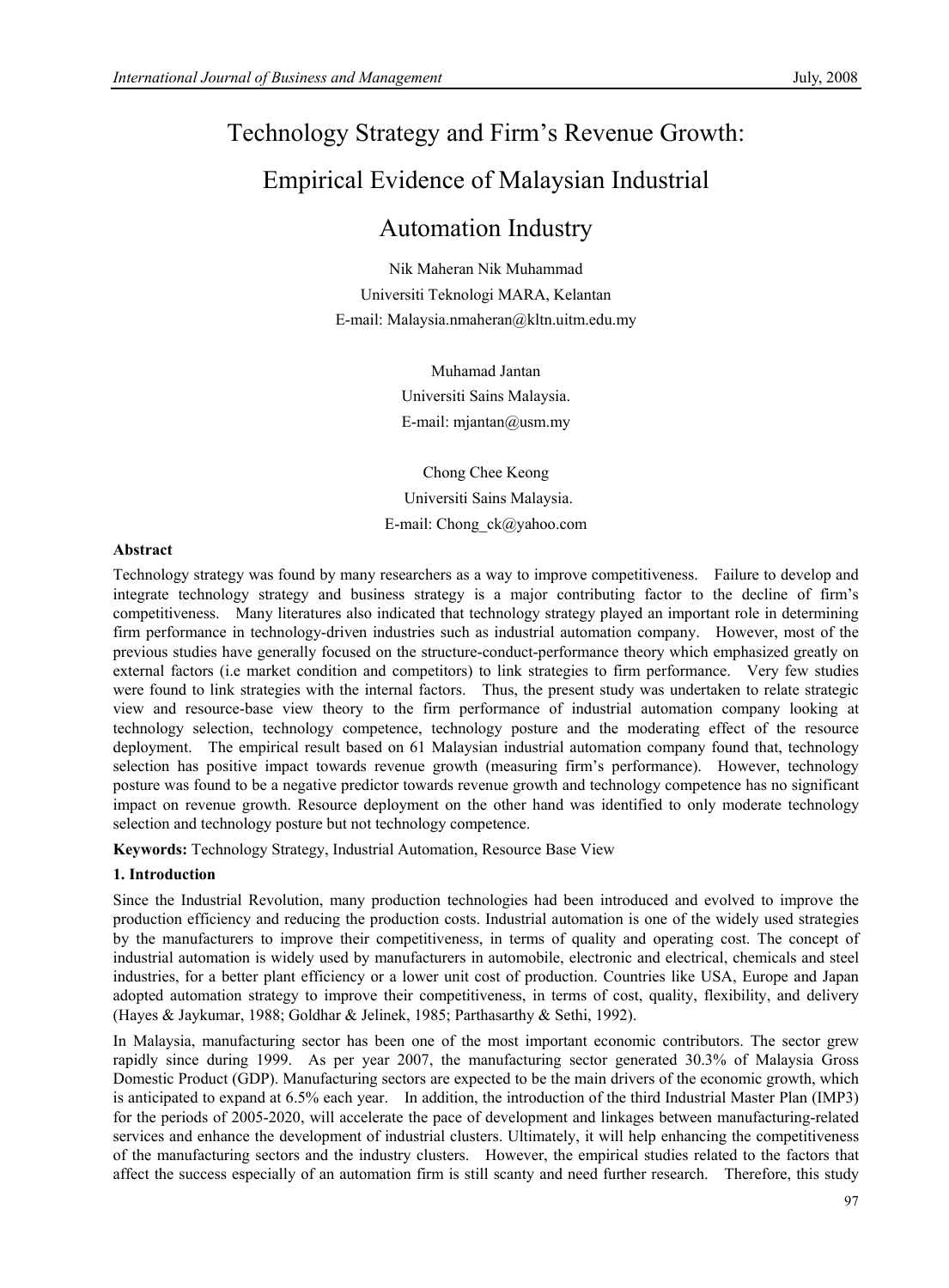intends to assess the factors that influence the performance of Malaysian automation firms looking at the perspective of resource base view theory.

# **2. Literature Review**

A number of researchers (e.g. Maidique & Patch, 1978; Burgelman & Rosenbloom, 1989; Stacey & Ashton, 1990; Spital & Bickford, 1992; Herman, 1998; Cooper, 2000) have studied a few factors that contribute to the success of firms in the industrial automation sector. Of particular importance is technology strategy, which represents the pattern of decisions, the position relative to competitors and the perspective from which management makes decisions regarding technological activities, equipment, materials and knowledge (Herman, 1998). Schilling and Hill (1998) note that the purpose of technology strategy is to identify, develop, and nurture those technologies that will be crucial for the firm's long run competitive position.

One of the earliest concepts of technology strategy was provided by Maidique and Patch (1978). They conceptualize technology strategy based on three dimensions, namely (1) type of technology; (2) level of competence; (3) timing of technology introductions; (4) level of investment; (5) organization and policies, and (6) source of technology. Type of technology or technology selection is associated to the distinctiveness and the value of technologies that the firm specializes in. Level of competence refers to how specialize the firm is in its technologies. Timing of technology introduction equates to introducing a technology ahead of competitors. Level of investment is related to financial resource allocations whereas organization and policies are associated with implementation of strategy (Spital & Bickford, 1992). Source of technology on the other hand refers to mode of technology acquisition, whether it is internal R&D, external R&D or others. These are methods or ways to pursuing technology strategies. The last three dimensions (level of investment, organization and policies, and source of technology) are greatly allied to technology management processes, which are to be distinguished from technology strategy content for further evaluation of their contribution as a source of competitive advantage (Herman, 1998).

There is substantial amount of research regarding the linkage between technology strategy and firm performance, which mostly focus on new product development. Cooper and Kleinschmidt (1996) have found high correlation between new product or technology strategy and firm performance. Similarly, Zahra and Covin (1993) have found a clear correlation between business strategy-technology strategy fit and firm performance. This supports most research findings that, organizations who know how to link their technology strategy with their business strategy will be more competitive in the global marketplace (Roberts, 2001; Mitchell, 1992; Frohman, 1982; Spital & Bickford, 1992; Herman, 1998).

A good technology strategy will never achieve success without effective resource deployment in embracing the strategy. Numerous literatures emphasize the important role of resources in determining performance of technology intensive industries. Cooper and Kleinschmidt (1996) found that adequate allocation of resources of people and money is one of the critical drivers of superior performance. Based on earlier works, Cooper (2000) further elaborates the point that having the right resources and sufficient resources in the right projects is one of the important cornerstones of high-performing businesses. Hofer and Schendel (1978) argue that the deployment of firm-specific resources is central to strategy and performance. Norton (1998) argues that resource allocation should offer evidence of strategic significance. If a firm differentially commits resources, that commitment suggests a relative emphasis. It is this relative emphasis that underlies the strategic significance.

#### **3. Theoretical Framework and Methodology**

Researches suggest that firm's technology strategy such as technology selection, technology competence and technology posture, can effect company's revenue growth (e.g. Maidique and Patch, 1978; Cooper, 2000 Herman, 1998, Zahra & Covin, 1993). In addition, revenue growth can be enhanced by internally deploying resource namely financial, human and physical resources.

The proposed conceptual model is based on the premise that industrial automation industry, as a technology-based industry, competes primarily on technology. Consequently, technology is a competitive weapon to be used to gain market share and corporate growth (Schilling, 1998; David, 1998; Mitchell, 2000). A well-formulated technology strategy draws a direction for the firm towards technological and business competitive advantage against other competitors (Cooper & Kleinschmidt, 1996; Schilling & Hill, 1998; Khalil, 2000), which leads to the success of the automation firm. Therefore, technology strategy is proposed as the primary independent factor that affects revenue growth of a company.

98 However, technology strategy must be implemented with proper resource deployment (Cooper & Kleinschmidt, 1996; Cooper, 2000; Khalil, 2000). A well-formulated technology strategy, if deployed with proper resources, will have tactical advantage in achieving success. The proper resources provide the basis for a firm's sustainable advantage (Barney, 1991; Leonard-Barton, 1992; Godfrey & Hill, 1995). Contrarily, a well-formulated technology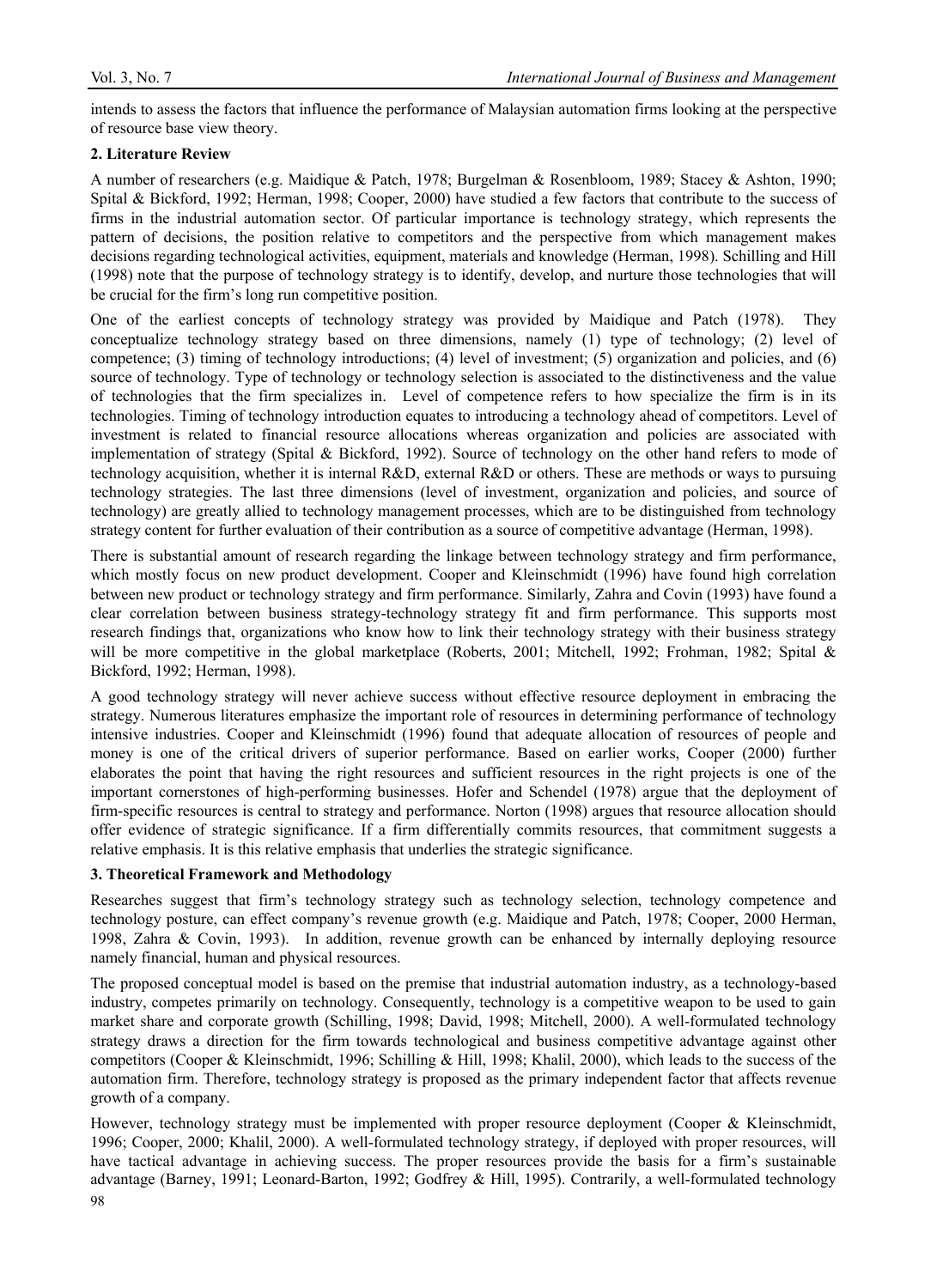strategy, if deployed with improper resources, will not lead to the desired performance. This suggests the moderating characteristics of resource deployment.

The unit of analysis for this research is Malaysian-owned automation firm, defined as a company that is locally incorporated and has at least 51% Malaysian equity. The information was collected via survey questionnaire obtained from Penang Development Center (PDC), Federation of Malaysian Manufacturers (FMM) and Small and Medium Industries Development Corporation (SMIDEC). All of the questions were asked based on six-point Likert scales. For technology selection, this research adapted the characteristics of core competencies of the technology owned by the company, proposed by Prahalad and Hamel (1990); For technology competence, the measures was developed based on Quinn's four levels of intellect (1996); For technology posture, the instruments was adapt from Conant et al. (1990) on the dimensions associated with strategy typology and the dimensions of resource deployment was from Cooper and Kleinschmidt (1996).

# **4. Research Hypotheses**

#### *4.1 Technology Strategy*

This research draws upon prior researches by Maidique and Patch (1978) to develop a set of key dimensions of technology strategy. Technology strategy is conceptualized in this study through the use of three dimensions: (1) technology selection, (2) technology competence, and (3) technology posture.

*Technology selection* refers to the distinctiveness and the value of the core technologies that the firm develops. Maidique and Patch (1978) state that, the selection of the technology or technologies in which the firm will specialize in, is of paramount importance for a technology intensive firm. Core technologies provide the technological basis for differentiation. Relative strength in core technologies, and the ability to sustain proprietary advantage in these technologies, is critical to successful competition (Burgelman & Rosenbloom, 1989). Firms that possess high value-added core technologies will have competitive advantage over its competitors. Thus, it is hypothesized that,

# *Hypothesis 1: Firms that develop high-value core technologies will perform better than firms that do not posses high-value core technologies.*

*Technology competence* refers to the sophistication of the technology employed by the firm relative to the state of the art (Maidique & Patch, 1978; Herman, 1998). It measures the level of competence or specialization of a firm in its technologies. Quinn (1996) proposes that these intellect can operate at four levels: know-what, know-how, know-why, and care-why. Know-what or cognitive knowledge is the basic mastery of the discipline. Know-how or advanced skill is the translation of book learning into effective execution. Know-why or system understanding is knowledge of the cause-and-effect relationship underlying a discipline. Care-why or self-motivated creativity is the will, motivation, and adaptability needed for success. These collective sets of knowledge and skills form the roots of firm's core competencies, which determine the company's competitiveness (Prahalad & Hamel, 1990). It is hypothesized that:

# *Hypothesis 2: Firms with strong technology competence will perform better than firms without strong technology competence.*

*Technology posture* refers to a firm's propensity to proactively use technology as a competitive weapon and as a key positioning factor (Zahra & Covin, 1993). The posture can be a technology leader, a follower, or a laggard (low cost) (Ansoff & Stewart, 1967; Maidique & Patch, 1978). Firms that lead and innovative in technology gain "first mover" advantages against its competitors. Since technology leader enters new product market before other competitors do, the leader has the advantage to capture a larger market share. Leaders can also protect their technology through patents and other means to prevent late entrants from competing, giving those better opportunities to fully exploit their technology. Since technology leaders establish a technology gap between their products and their customers or competitors, they are able to reap abnormal profits by charging a high price for their products (Khalil, 2000). Therefore it is hypothesized that.

# *Hypothesis 3: Firms with strong technology leadership will perform better than firms without strong technology leadership.*

#### *4.2 Resource Deployment*

*Financial resource deployment* refers to the allocation and the utilization of funds and capital resources. The importance of financial resources in high technology industries has been noted by prior researchers (Maidique & Patch, 1978; Burgelman & Rosenbloom, 1989; Cooper & Kleinschmidt, 1996). Empirical studies show that R&D spending correlates strongly with the success of R&D programs, annual sales growth rate and profitability (Frohman, 1985; Maidique & Patch, 1978; Maidique & Hayes, 1984; Mansfield, 1981; Cooper & Kleinschmidt, 1996). Without sufficient funding, it is difficult to enable an automation firm to develop its core technologies, specialize in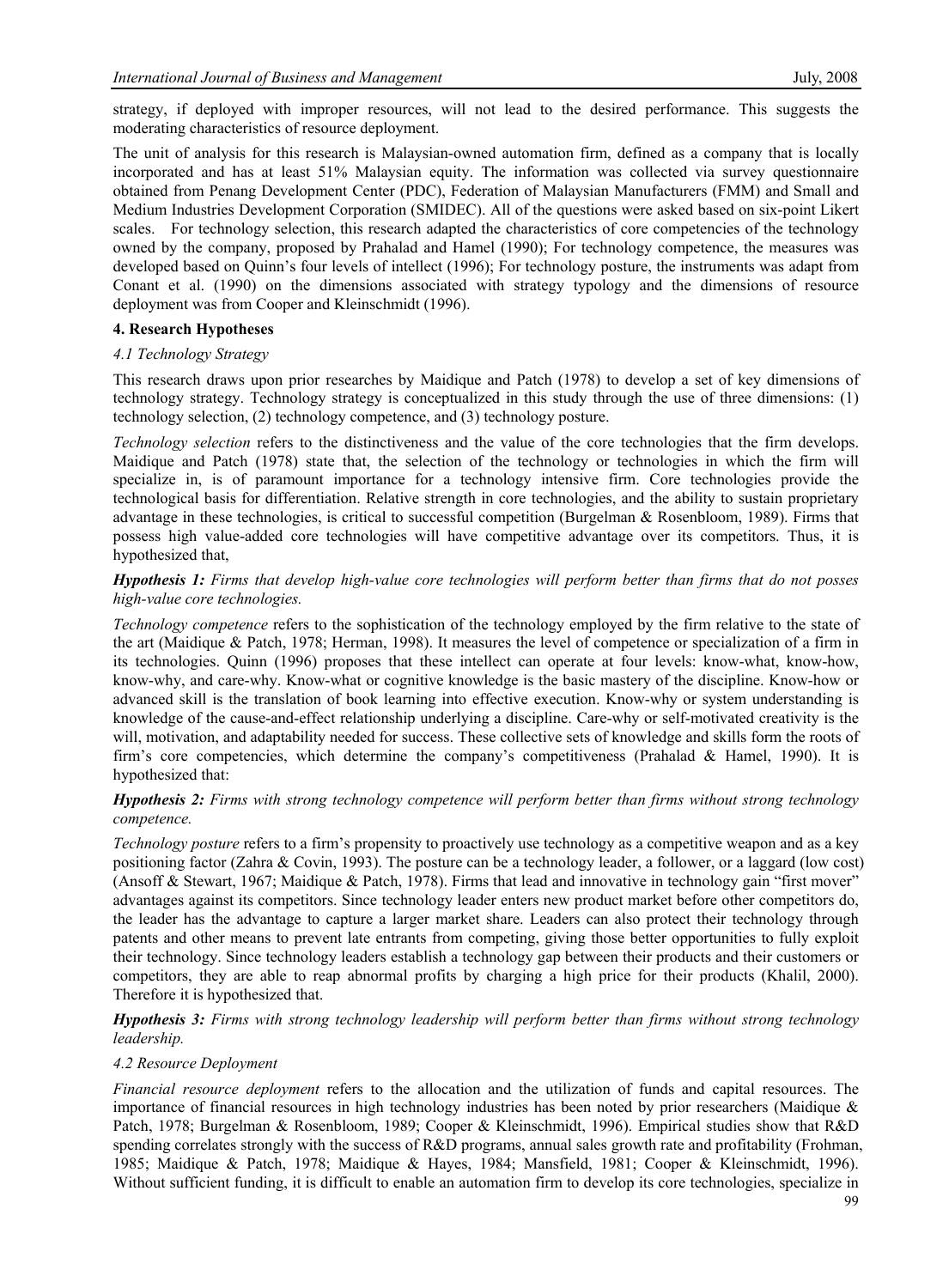its fields, come up with innovative products, and position itself in the technology leading edge. Technology strategies need to be implemented before it can bring about the desired performance. In a technology-intensive industry sufficient financial resources must be made available. Hence, it is hypothesized that

*Hypothesis 4: Deployment of sufficient financial resources will enhance the impact of technology strategy on revenue growth.* 

# *4.3 Firm Revenue Growth*

Herman (1998) stated that growth rate is an important performance indicator that reflects the effect of technological decisions. Revenue growth furthermore is less susceptible to financial manipulation than some other measures (Michalisin, 1996; Herman, 1998). Therefore Revenue growth is the dependent variable.

# **5. Research Findings**

# *5.1 Descriptive Analysis*

There are more than 80 companies in industrial automation industry. However, a total of 61 questionnaire responses received and were usable. Out of these, 77 percent are fully Malaysian-owned. The remaining 23 percent are joint ventures with more than 51 percent equity being held by Malaysian. Most of the firms (47.5%) have been in this industry between 5 to 10 years. There are 8.2% of firms with less than 5 operation years in this industry, indicating that the number of new entrants is not high. Interestingly, there are only 6.6% of firms that have been operating in this industry for more than 20 years. This may be because Malaysia is still young in manufacturing field.

The result from table 1 shows that majority of the firms perceived their selected technology as high to medium value, with beyond medium level of technology competence and in high to medium level of technology posture. Apparently none of the respondents perceived themselves as low in technology selection, technology competence, and technology posture. For financial resources deployment, majority of the firms perceived their resource deployments are high.

Table 1. Descriptive statistics of major variables

| Dimension                          | Mean      | Std. Deviation |
|------------------------------------|-----------|----------------|
| Technology Selection, x1           | 4 3 2 7 9 | 0.9742         |
| Technology Competence, x2          | 4.9959    | 0.6689         |
| Technology Posture, x3             | 4.5123    | 0.7366         |
| Financial resources deployment, z1 | 4.0710    | 1.0401         |
| Revenue Growth, y                  | 28 45%    | 43.88%         |

Notes: scale range: 1(low) to 6 (high)

The information about revenue growth is obtained from respective firm's annual reports. The sample mean for revenue growth is 28.45% with the standard deviation of 43.88%. Most of the firms (32.8%) achieved the revenue growth rate in between 0% to 25%. This is followed by 18% of the firms that recorded the revenue growth rate in between 25% to 50%.

#### *5.2 Test of Relationship*

# *Hypotheses Testing*

Table 3 indicates the model summary of the hierarchical regression analysis.  $R^2$  results show that the relationships exist between the variables. F-statistics for revenue growth indicating that the model exists and F value was large enough to accept alternate hypotheses and reject null hypothesis.

Table 2. Results for hierarchical regression

|                 | <b>Model 1</b>     | Model2                     | Model3                   | Model4                      |  |
|-----------------|--------------------|----------------------------|--------------------------|-----------------------------|--|
|                 | (control variable) | (independent<br>variables) | (moderating<br>variable) | (Interaction)<br>variables) |  |
| F value         | 1.559              | $2.589**$                  | $2.216**$                | $2.293**$                   |  |
| R square        | 0.115              | 0.287                      | 0.287                    | 0.381                       |  |
| R square change | 0.115              | 0.172                      | 0.000                    | 0.094                       |  |
| F change        | 1.559              | $3.622**$                  | 0.003                    | 2.068                       |  |

\*significant at the 0.1 level; \*\* significant at 0.05; \*\*\*significant at 0.01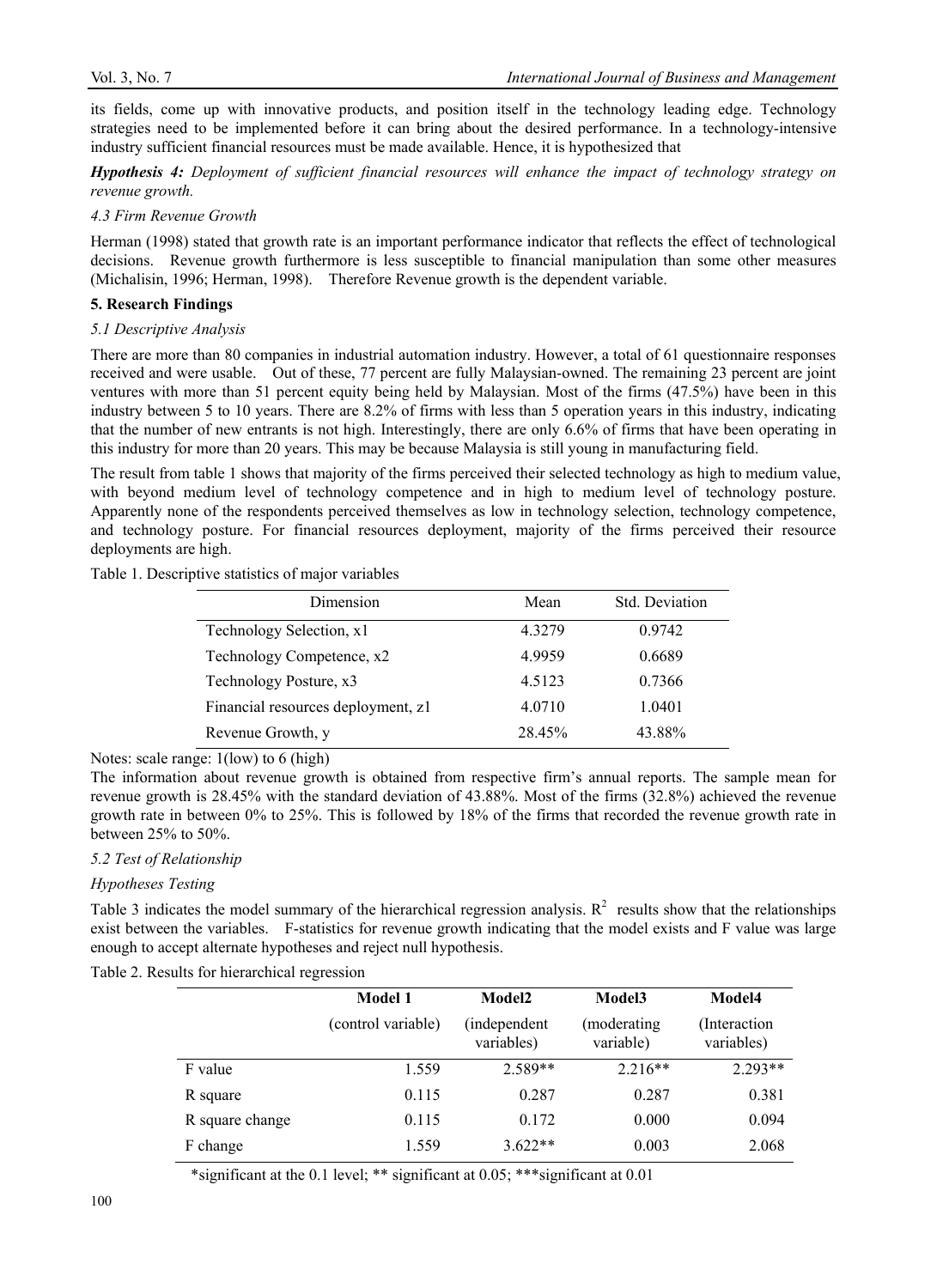#### Table 3. Standardized beta coefficients

| <b>DEPENDENT VARIABLE</b>             |            |                       |             |              |
|---------------------------------------|------------|-----------------------|-------------|--------------|
| <b>INDEPENDENT VARIABLES</b>          |            | <b>REVENUE GROWTH</b> |             |              |
|                                       | Model1     | Model <sub>2</sub>    | Model3      | Model4       |
| <b>Control variables</b>              |            |                       |             |              |
| Years of operations                   | $-0.352**$ | $-0.340**$            | $-0.340**$  | $-0.311**$   |
| Company size                          | $0.318*$   | $0.375**$             | $0.375**$   | $0.469***$   |
| Joint venture ownership               | 0.055      | 0.099                 | 0.098       | $-0.019$     |
| Joint venture R&D                     | $-0.065$   | 0.114                 | 0.114       | 0.141        |
| <b>Model variables:</b>               |            |                       |             |              |
| Technology selection, x1              |            | $0.671***$            | $0.672***$  | $3.768***$   |
| Technology competence, x2             |            | $0.319*$              | 0.279       | 0.200        |
| Technology posture, x3                |            | $-0.874***$           | $-0.868***$ | $-0.3997***$ |
| <b>Moderating variable</b>            |            |                       |             |              |
| <b>Financial Resources Deployment</b> |            |                       | $-0.010$    | $-1.905*$    |
| <b>Interaction variable</b>           |            |                       |             |              |
| Tec. Selection*FRD                    |            |                       |             | $-5.518**$   |
| Tec. Competence*FRD                   |            |                       |             | 0.496        |
| Tec. Posture*FRD                      |            |                       |             | $7.070***$   |

\*significant at the 0.1 level; \*\* significant at 0.05; \*\*\*significant at 0.01

Table 4 shows the significance test results of the regression analysis for testing Hypotheses 1, 2 and 3. Company years of operation and its size have significant impact on revenue growth. Both technology selection and technology competence have significant positive relationship with revenue growth at 5% and 1% level respectively. Technology posture on the other hand has significant negative relation on revenue growth only at 10% significance level. the magnitude of the standardized coefficient of these independent variables indicates that technology posture has the strongest impact on revenue growth.

In testing Hypotheses 4, the results show that financial resources deployment has a pure moderating effect on technology strategy-revenue growth relationship. It was found that only the interactions between technology selection and technology posture with financial resources deployment are significant. Thus, financial resources deployment moderates the relationship between technology selection and technology posture with respect to revenue growth.





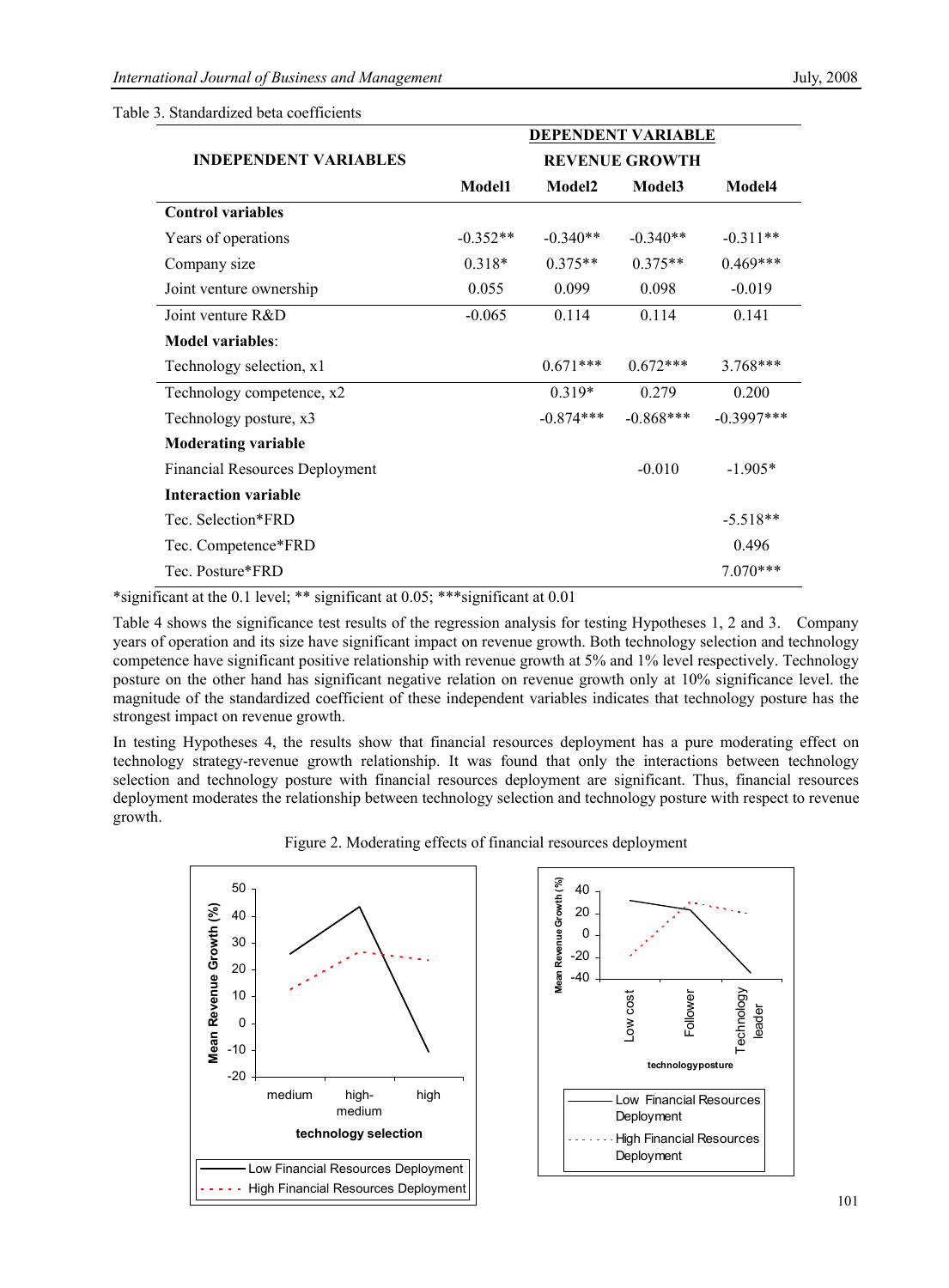Figure 2 above was plotted to further elaborate on the moderating effect from financial resources deployment. It is observed that when financial resources deployment is high, the impact of technology selection on revenue growth is positive when the level of technology selection is medium to high-medium, and become negligible when the level goes beyond the high-medium. This suggests that in situation that high financial resources can be made available, there is a limit on the positive impact of technology selection on revenue growth. On the other hand, when the financial resources that can be readily deployed is low, the impact is positive when technology selection is medium to medium-high, and negative beyond medium-high level. Assessing the moderating effect of financial resources deployment on technology posture, it is observed that if financial resources deployment is high, there is high positive impact of technology posture on revenue growth rate from low-cost posture to follow-the-leader posture. However, the impact becomes negative once the posture moves towards being a technology leader. On the other hand, when financial resources deployment is low, the impact of technology posture on revenue growth is generally negative, with the impact being slightly negative when the posture is from low cost to follower, but the revenue decline is seriously jeopardize when the company assumes a technology leader posture.

#### **6. Conclusion and Discussion**

# *6.1 Technology Strategies Adopted by Malaysian Automation Firms*

The result shows that technology selection was perceived as high to medium level, meaning that most of the industrial automation firms understand the importance of providing value-added technology to customers. However, the automation technologies of most firms are not too difficult to be imitated. Thus, the average value score of technology selection is in between medium to high. For technology competence, it was beyond medium level. This is not surprising as industrial automation is a technology-intensive industry. Furthermore, industrial automation firms must be technologically competent to provide stable and reliable machines for customers; else customers will switch to other competent rivals since unstable and unreliable machines have high down time and add costs of production to the customers. Technology posture also shows high-medium scale; indicating that they follow the-leader posture.

Table 5. Average return-on-sales of the firms by technology posture

| <b>Technology Posture</b> | Laggard | Follower | Leader  |
|---------------------------|---------|----------|---------|
| ROS (%)                   | 3.23    | 14.81    | $-5.45$ |

Table 5 above shows a most probable reason for this. It is observed that followers have an appealing average Return on Sale (ROS) than other postures. Technology leaders, due to their high costs associated with R&D and testing, on average run into losses. Followers on the other hand learn from leaders' mistakes and weaknesses. They then imitate and improve leaders' design or technology with lower initial investment in R&D and higher chances of success. Thus, they are able to achieve better net profit margin. On the other hand, technology laggards do not have technological advantage and therefore have to adopt low cost strategy to compete with others. They under price the competition in the market place to gain market share, by sacrificing their net profit margin. Hence, their ROS is lower than followers.

It is also observed that financial resource deployment has significant positive correlations with technology strategies. That also explains the rationale of adopting certain technology strategy. Firms that have insufficient resources will find themselves hard to establish high value core technologies. They typically also lagged in technologies and find difficulties to develop high technology competence. Hence, these are normally the firms that adopt lower value of technology selection, lower technology competence together with low cost strategy.

# *6.2 Impact of Technology Strategy on Revenue Growth*

*Technology selection* has positive impact on revenue growth. In other words, the higher the value of selected technology, the higher its revenue growth. High-value technologies can help the customers to create products with significant cost and value advantages. The value of technology selection shapes the roots of competitiveness for an automation firm. If these high-value technologies are difficult for competitors to imitate, it will form the core technologies that provide distinctive advantage to the firms. If a firm can sustain proprietary advantage in its high-value core technologies, it will continuously outperform its competitors and experience high revenue growth. This supports the literatures which state that core technology is a fundamental concept in the formulation of a technology strategy, which is critical to build the inner strength of a strategy (Khalil, 2000). Also the findings are consistent with the literature that says; company's core technology determines its competitiveness (Prahalad & Hamel, 1990; Burgelman & Rosenbloom, 1989).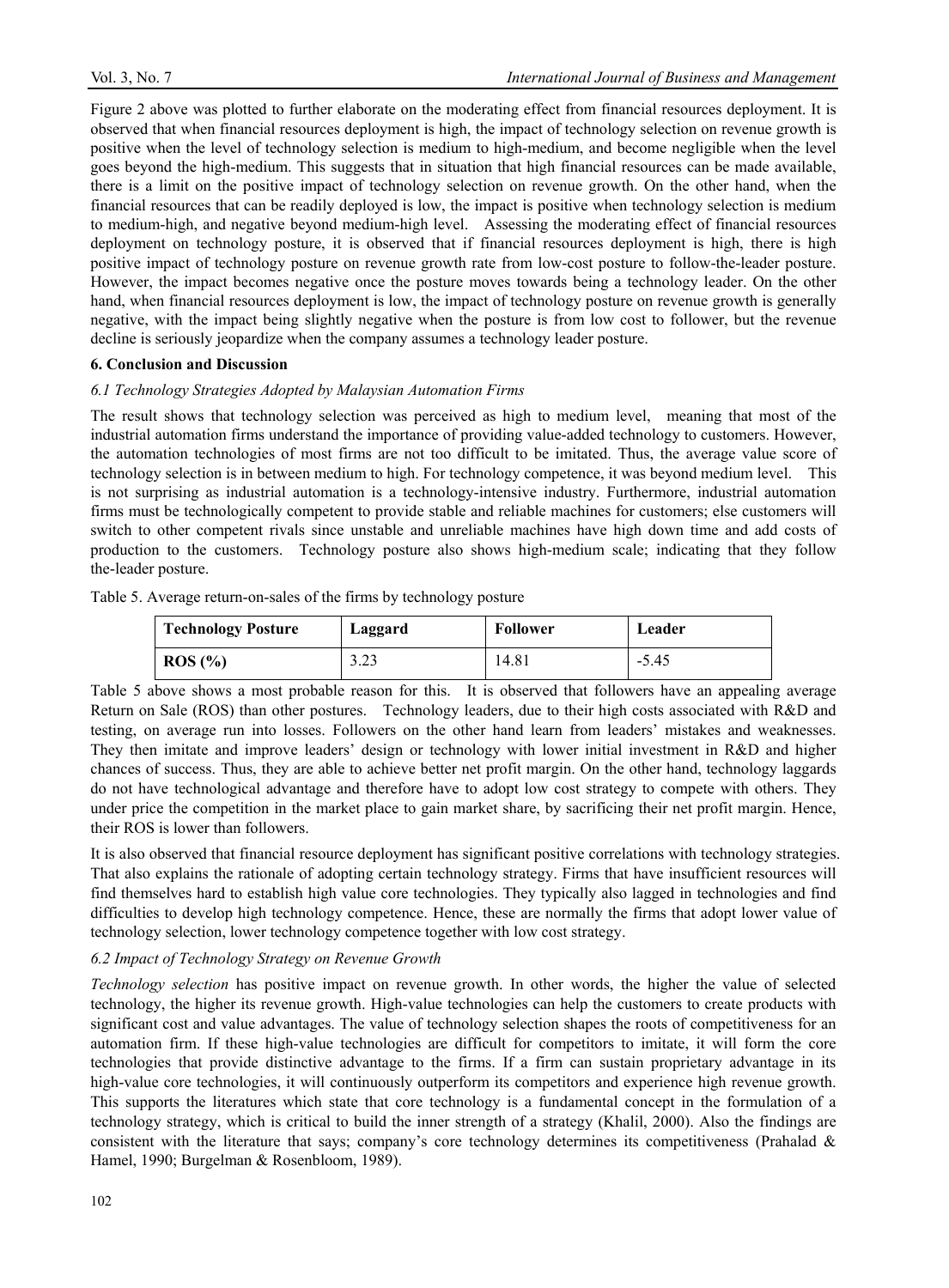*Technology competence* also has significant positive impact on revenue growth, suggesting that the more technologically competent automation firm is likely to enjoy higher revenue growth. Technology competencies in the forms of "know-what", "know-how", "know-why", and "care-why" (Quinn, 1996 help shapes the critical capabilities that form the building blocks of technical competencies. As business environment is dynamic and competition is so intense, customers are under pressure to reduce new product's time-to-market with maximum volume ramping flexibility and product manufacturability. Hence, customers expect automation firms are able to advise them on product and process design issues, and improving their current processes in terms of yield, throughput, efficiency and quality. This support the literatures which states that competency enables companies know how to do uniquely well and that provide them with a better-than-average degree of success over the long term (Gallon, Stillman, & Coates, 1995). Dierickx and Cool (1989) also stated that technical knowledge is a basis for competitive advantage, and thus should be related to performance. Similarly, Ansoff (1984) stated that strength in product technologies is essential to economic success under conditions of product technology dynamism.

Of the three elements of technology strategy, technology competence has the least relative impact on revenue growth compared to technology selection and technology posture. This suggest that technology competence may not be a unique competitive advantage to industrial automation form, as firms are similar (as indicated by the smaller standard deviation values for this variable; see Table 1. This implies that technology competence is already a market expectation or what is usually refers to as competition qualifier. Hence, technology competence may not be a strong base for differentiation as technology selection and technology posture.

The results also indicates that *technology posture* has negative impact to revenue growth. In other words, a Malaysian automation firm that positions itself as a cost leader will grow faster than as a technology leader. This is not surprising as their customers are under a lot of cost pressures from intense global competitions. These cost pressures are partly translated to lower capital investments. Hence, automation firms that adopted low cost strategy will benefit the most from customer's production capacity expansions and thus enjoy high revenue growth. The findings are consistence with the literatures which argue that as product technology matures (which is quite true for automation technology) and superior designs are copied, the difference in product performance narrows and products become more standardized. Under these circumstances, price becomes a more important basis of competition. Under such a price-competitive environment, cost leadership is associated with success (Utterback & Abernathy, 1975; Abernathy & Utterback, 1978; Tushman & Moore, 1982).

#### *6.3 Moderating Effects from Financial Resources Deployment*

The result also showed that automation firms that choose to develop high value technology can only be successful if they deploy sufficient financial resources for their R&D programs. In fact, substantial empirical research has indicated that investment R&D is positively related to technical output (Frohman, 1985; Mansfield, 1981). Consistent investment in R&D is also related to generating positive results (Maidique & Hayes, 1984). The differential impact of technology strategy on revenue growth is evident only for technology selection and posture. In the event that there is high allocation for financial resources to implement the technology selection, the positive impact of technology selection is only valid for medium to high-medium levels of technology selection. In the context of low financial allocation, technology selection jeopardizes revenue growth when technology is excessive.

In addition, if financial resources deployment is low, there is high negative impact of technology selection on revenue growth rate from high-medium- to high-value technology selection. Again, low level of financial funds cannot support high-value technology development effectively. However, this also implies that under insufficiency of financial resources a Malaysian automation firm should focus on high-medium level of technology values. There is a better strategic fit to focus on high-medium value technology selection, as it does not require very high investments for effective strategy adoptions.

Similarly technology posture need to account for the financial resources allocation, if an automation firm is to benefit in terms of revenue growth. Automation firms with high financial resources benefits (in terms of revenue growth) only when they move from a low cost to a follower posture. In fact, taking a technology leader posture for such firm will be detrimental to their revenue growth. . This is supported by literatures that innovating differentiators produce new products and technologies with strong emphasis on R&D (Miles & Snow, 1978; Miller & Friesen, 1984; Lawless & Finch, 1989).

It is also clear that firms with low financial resources cannot hope to improve their revenue growth through technology posture. The least impact for such firm would be to adopt a low cost of a follower posture. This is because low level of financial funds cannot support intensive technology development that leaders need to operate. However, this also implies that under insufficiency of financial resources, follower strategy is still possible since it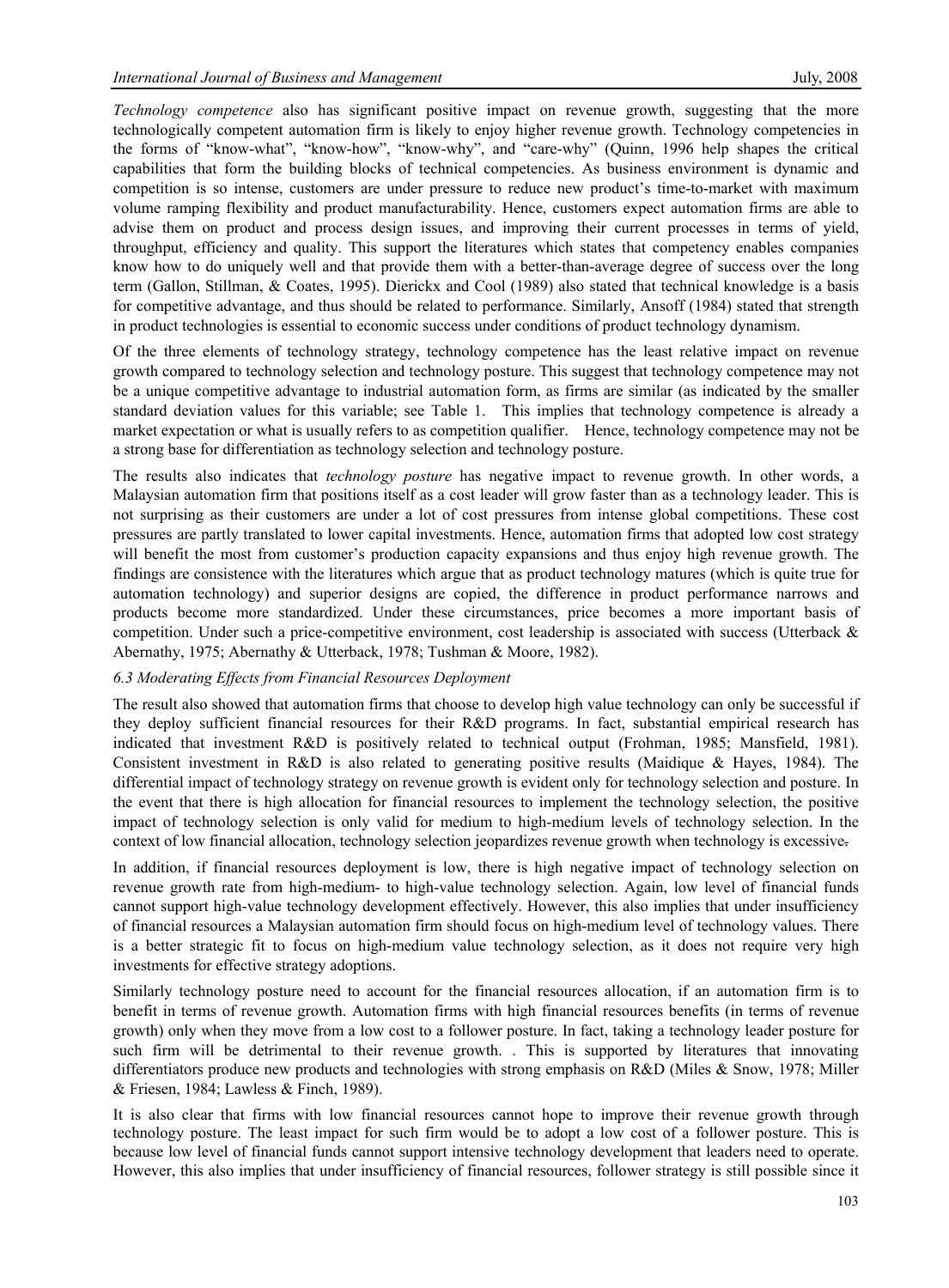does not require such an extensive investment as leaders need. Coupled with cost advantage over the technology leaders, followers are able to capture higher revenue growth particularly in this price-sensitive marketplace.

## *6.4 Implications and limitation of the study*

Firms that currently focus on low value technologies must upgrade their technologies to higher value chain. Low-end technology is easily duplicated by others and the only market strategy to compete is low cost. This leads to a price competition and erodes firm's revenue.

Technology competence is a basic customer expectation nowadays. Firms that do not have good technical competence will eventually been knocked out from the business. However, technology competence is not a good basis for differentiation. It is just a qualification needed in today marketplace. Proper training and development should be provided continually to maintain high technology competency. Malaysian automation firms should also try to recruit and retain those talented designers and engineers. Government should also co-organize skill development programs with privates to help develop local technology competency.

Follow-the-leader is still the most attractive strategy. It associates with fewer costs and lesser risks, as well as high ROS. Malaysian automation firms should try to keep close attention to the latest technology, especially those leaders' pace. Technology leaders should revise its R&D programs carefully in terms of risks and costs. This is to avoid major failures that will erode the firm's profitability. It is important to clarify that technology leader strategy does not mean worse then the follower strategy. Technology leaders still have a lot of "first-mover advantages", but their R&D directions must be carefully managed and deployed with right resources. Technology laggards have to move themselves up towards followers. This does not mean that they should abandon their low cost advantage. They still can keep their cost structure low as one way of segment invasion strategy.

This study however, limits its focus to the effects of technology strategy and resources deployment on revenue growth. In doing so, a number of other factors that may affect firm's revenue are omitted, e.g., marketing strategy, financial structure, culture, people innovation etc. Scope of the study was also limited to the northern part of Malaysia thus, the results may be skewed towards the northern situations and may not be generalizable to overall Malaysian industrial automation.

#### **7. Conclusion and Recommendation for Future Research**

There is very limited literature on industrial automation industry in Malaysia and abroad. This research offers only a small insight into how the firm performance in this industry is being affected by technology strategies. Industrial automation will continue to be one of the important clusters under IMP to further develop our manufacturing sector towards higher value chain. Appropriately, a few suggestions are provided below for future research.

For future research it is suggested that the scope of study should be extended to include marketing strategies and business strategies on the tactical side. Ultimately, technology strategy must break down to action and be implemented with integration of marketing strategies and business strategies. Future research should also look at the operations strategies that affect ROS, as profit is still crucial to an organization.

This research was primarily set to seek some answers to how technology strategy impacts the performance of Malaysian automation firm, which was measured in terms of revenue growth. The impact of technology selection, technology competence, and technology posture was studied. The resource deployment was thought to moderate the relationship across three dimensions; financial resources deployment, human resources deployment, and physical resources deployment.

Base on this study of 61 local automation firms, it is found that technology selection has positive impact on revenue growth at 5% significance level while technology competence has positive impact on revenue growth at 10% significance level. However, technology posture is found negatively relate to revenue growth at 5% significance level. Only financial resources deployment moderates on technology selection and technology posture.

These findings have rendered more understanding on industrial automation industry as how to achieve high growth in this industry. Overall, Malaysian industrial automation still has long way to go to navigate Malaysia's manufacturing industry towards an advanced level. R&D is the engine of this cruise. Technology strategy is the rudder of the cruise.

## **References**

Abernathy, W.J. and Utterback, J.M. (1978). Patterns of Industrial Innovation, *Technology Review*, 80(7), 41-47.

Ansoff, H.I. (1984). *Implanting Strategic Management*. Englewood Cliffs, NJ: Prentice-Hall.

Ansoft, H.I. and Stewart, J.M. (1967). Strategies for a Technology Based Business, *Harvard Business Review*, November-December, 1967, 71-83.

104 Barney, J. (1991). Firm Resources and Sustained Competitive Advantage, *Journal of Management,* 17(1), 99-120.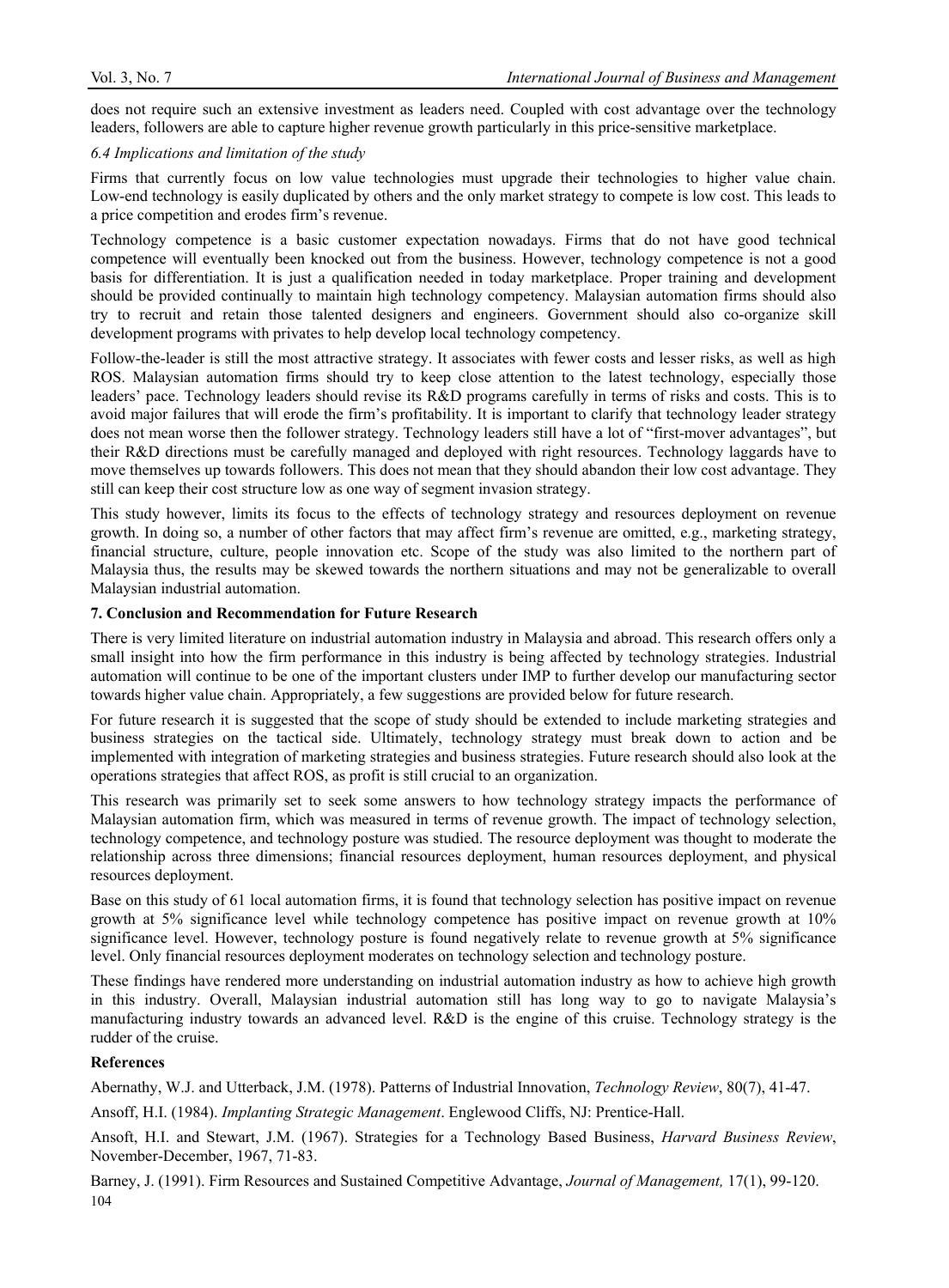Burgelman, R.A. and Rosenbloom, R.S. (1989). Technology Strategy: An Evolutionary Process Perspective. *Research on Technological Innovation Management and Policy,* vol. 4. JAI Press, Greenwich, CT, 1-23.

Cooper, R.G. (2000). Product Innovation and Technology Strategy, *Research Technology Management*. January-February, 2000, 38-41.

Cooper, R.G. and Kleinschmidt, E.J. (1996). Winning Business in Product Development: the Critical Success Factors. *Research Technology Management.* July-August, 1996, 18-29.

David, F.R. (1998). *Strategic Management: Concepts and Cases, 7th ed*. Upper Saddle River, New Jersey: Prentice Hall.

Dierickx, I. and Cool, K. (1989). Asset Stock Accumulation and Sustainability of Competitive Advantage, *Management Science*, 35(12), 1504-1511.

Frohman, A.L. (1982). Technology as a Competitive Weapon, *Harvard Business Review*, January-February, 97-104.

Frohman, A.L. (1985). Putting Technology Into Strategic Planning, *California Management Review*, 27, 48-59.

Gallon, M.R. Stillman, H.M. and Coates, D. (1995). Putting Core Competency Thinking into Practice, *Research Technology Management*, May-June 1995, 20-28.

Godfrey, P.C. and Hill, C.W.L. (1995). The Problem of Unobservables in Strategic Management Research, *Strategic Management journal*, 16, 519-533.

Goldhar, J.D. and Jelinek, M. (1985). Computer Integrated Flexible Manufacturing: Organizatinal, Economic, and Strategic Implications, *Interfaces*, 15(3), 94-105.

Hayes, R.H. and Jaykumar, R. (1988). Manufacturing Crisis: New Technologies, Obsolete Organizations, *Harvard Business Review*, 66(5), 77-85.

Herman, E.L. (1998). Technology Strategies in the U.S. Electronics Industry: An Exploratory Study. Ph. D. thesis, Department of System Science: Engineering Management, Portland State University, Portland.

Hofer, C.W. and Schendal, D. (1978). *Strategy Formulation: Analytic Concepts*. St. Paul, MN: West Publishing.

http://www.epu.jpm.my/rm8/front\_rm8.html: The Eight Malaysia Plan 2001-2005.

http://www.miti.gov.my/industry/newimp2.htm: Government Policies to Promote Industrial Development – The Second Industrial Master Plan (IMP2) 1996 – 2005.

Khalil, T. (2000). *Management of Technology: the Key to Competitiveness and Wealth Creation*. Singapore: McGraw-Hill.

Lawless, M. and Finch, L. (1989). Choice and Determinism: A Test of Hrebiniak and Joyce's Framework on Strategy-environment Fit, *Strategic Management Journal*, 10(4), 351-365.

Leonard-Barton, D. (1992). Core capabilities and Core Rigidities: A paradox in Managing New product Development, *Strategic Management Journal*, 13, 111-125.

Levy, N.S. (1998). *Managing High Technology and Innovation.* Upper Saddle River, New Jersey: Prentice Hall.

Maidique, M.A. and Hayes, R.H. (1984). The Art of High Technology Management. *Sloan Management Review*, Winter, 17-31.

Maidique, M.A. and Patch, P. (1978). Corporate Strategy and Technology Policy. *Harvard Business School Case Services*, Case #9-679-033.

Mansfield, E. (1981). Composition of R&D Expenditures: Relationship to Size of Firm, Concentration, and Innovation Output. *Review Economic Statistics*, 62, 610-615.

Miles, R.E. and Snow, C.C. (1978). *Organizational Strategy, Structure and Process.* New York: McGraw-Hill.

Miller, D. and Friesen, P. (1984). *Organizations: A Quantum View*. Englewood Cliffs, NJ: Pentice-Hall.

Mitchell, G.R. (1992). The Changing Agenda for Research Management, *Technology Management*, September-October, 13-21.

Mitchell, G.R. (2000). Industrial R&D Strategy for the Early 21<sup>st</sup> Century, *Research Technology Management*, January-February 2000, 31-35.

Norton, W.I. Jr. (1998). The Resource-based View: An Empirical Assessment of the Joint Influence of Distinctive Competencies and Functional Strategies on Firm Performance. Ph. D. thesis, Darla Moore School of Business, University of South Carolina.